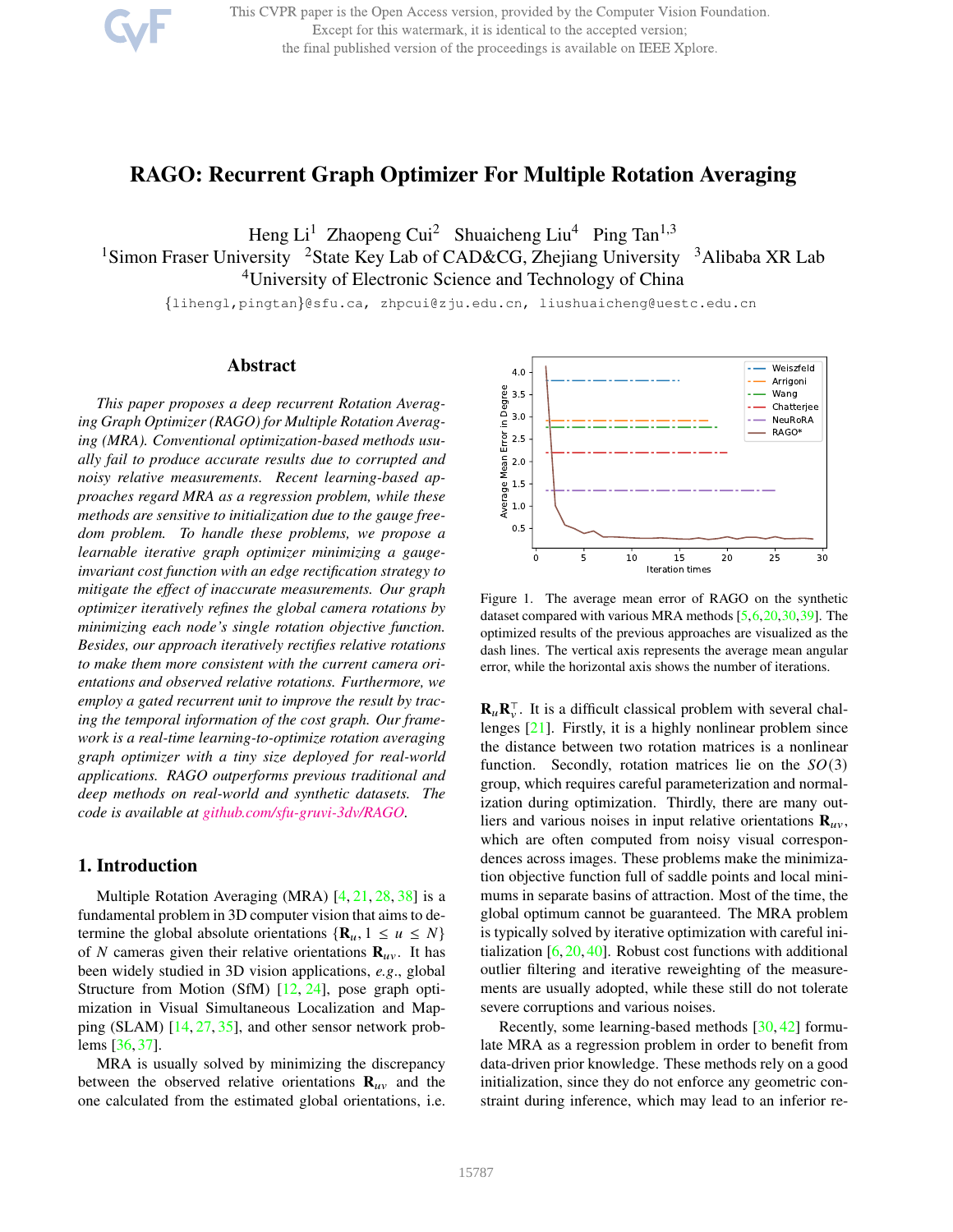sult. Furthermore, there is a gauge freedom in MRA that prevents learning-based methods from direct end-to-end training, where  ${\bf R}_u$  and  ${\bf R}_u{\bf R}_0$  are essentially the same solution for an arbitrary rotation matrix  $\mathbf{R}_0$ . These learningbased methods [30,42] have to choose a root node as a reference to avoid a one-to-many mapping, which makes it hard to learn to solve the MRA problem.

This paper presents a novel learning-based method that has the advantages of both geometrical and learning-based methods. Specifically speaking, we decouple an MRA problem to multiple Single Rotation Averaging (SRA) problems as inspired by the traditional method in [20]. An SRA problem solves the rotation matrix  $\mathbf{R}_{\mu}$  from all pairwise relative rotation  $\{R_{uv}, v \in \mathcal{N}_u\}$ , where  $\mathcal{N}_u$  is the neighborhood of  $u$ . We construct a cost graph by computing an SRA cost function for each node independently.We then apply a Massage Passing Neural Network (MPNN) to iteratively adjust the global camera rotations of all nodes by minimizing the SRA cost graph, resulting in an iterative optimization of the original MRA problem. Unlike traditional methods that only can consider one-hop neighbors, MPNN has large respective fields and achieves better results. Compared to previous learning-based methods, our framework focuses on solving SRA, a much simpler and smaller problem without the gauge ambiguity, making learning easier.

In addition, in order to handle noises and outliers, we also learn to rectify the relative measurements  $\mathbf{R}_{uv}$ . Our approach avoids time-consuming online refinement or edge reweighting, which makes training unstable. In order to make it more robust and efficient, we employ a Gated Recurrent Unit (GRU) module to utilize the historical information of the previous cost graph. This module helps our optimizer to converge to a better solution.

Experiments on real and synthetic datasets show that our method could converge to good result, even starting from random initialization, while previous methods usually required more careful initialization. As shown in Figure 1, we compare RAGO with various MRA methods on the synthetic datasets in terms of average mean angular error. RAGO outperforms these approaches after 2 iterations.

Our contributions can be summarized as follows:

- We present a novel end-to-end learning-to-optimize recurrent graph neural network for MRA.
- We decouple an MRA problem to multiple SRA problems, leading to better results and learning without gauge ambiguity.
- We propose to rectify the relative orientations during optimization to handle outliers and noises.
- Our method outperforms state-of-the-art methods on multiple real and synthetic datasets.

# 2. Related Work

Conventional MRA: Govindu first introduced MRA with his linear motion model [18] and lie-group-based averaging [19]. More recent iterative optimization-based approaches [6,11,20,33,40,40] introduce robust optimization strategies to reduce the influence of outliers. The vast majority of these algorithms were iterative and aimed to optimize a robust cost function. Hartley *et al*. [20] optimized each camera's absolute orientation using the median orientation calculated from its neighbors in each iteration using the Weiszfeld averaging algorithm. Chatterjee *et al*. [6] fine-tuned the initialization provided by a spanning tree using iterative reweighted least-squares (IRLS) minimization with an L1 loss function. Fredriksson and Olsson [15] turn the original problem into a dual problem utilizing Lagrangian Duality and then solve it using SDP to arrive at an optimized solution. Numerous approaches [5, 13, 26, 29] are based on this pipeline for improved performance, as this approach benefits in achieving the global minimum. Dellaert *et al.* [13] solves the MRA locally on  $SO(3)$  and then increases the manifold dimension to start the optimization again. Moreira *et al*. [26] present a primal-dual method to solve MRA, inspired by in optimization algorithms with orthogonality constraints. These approaches primarily aim to decrease the complexity of non-convex optimization. Dealing with outliers remains an open issue, as they either assume no noise or assume a specific kind of noise model.

Learning-based MRA: Recently, several neural network based methods [17,23,30,42,43] have been proposed. Neu-RoRA [30] employs a two-stage neural network architecture based on MPNN [16]. The first network filters outliers and rectifies relative orientations to improve the SPTbased initialization. The second stage fine-tunes the camera's orientation for a better result. MSP [42], based on NeuRoRA [30], takes appearance information as input and introduces a differentiable SPT method to achieve a robust initialization result. The initialization is further improved through non-learnable iterative edge reweighting. However, these approaches have to choose a node as root to enforce a unique solution, making their results sensitive to initialization. In contrast, we regard the MRA as an optimization problem and iteratively update the variables with a message passing neural network combined with gated recurrent units to exploit temporal information.

Learning to Optimize: Numerous recent publications attempt to combine the strength of neural networks with classic optimization-based methods. There are primarily two dominant directions in optimization learning. The first one [2, 3, 9, 34] substitutes a neural network for the nondifferentiable component of a traditional optimizer during end-to-end training. Other approaches  $[1, 7, 10, 31]$  use machine learning to update optimization variables based on the input data directly. However, all approaches need ex-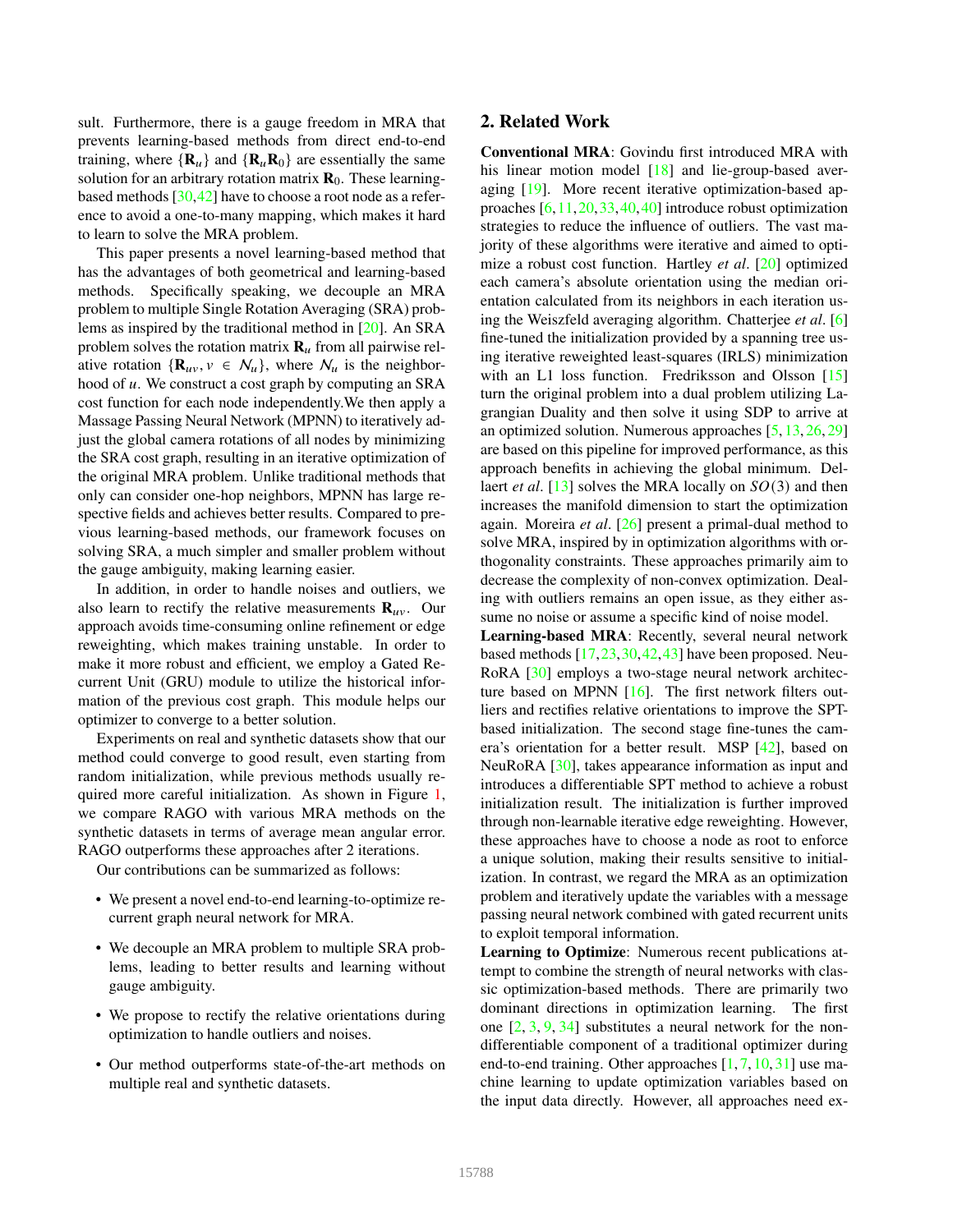

Figure 2. The pipeline of our Rotation Averaging Graph Optimizer (RAGO). (a) We assign a random rotation to each camera. In (b), Two Message Passing Neural Network,  $\Theta_{\text{feat}}$  and  $\Theta_{\text{state}}$ , extract the feature and initialize the hidden state. (c) During iterative optimization, we first build a cost graph based on the SRA objective function. Then, we employ a GRU to update the camera orientations to minimize the cost graph. (d) The camera orientations eventually converge to an optimized solution. Please refer to the main text for more details.

plicit formulation of the solver and are restricted to problems with easily defined objective functions. Additionally, the approaches [10,34] must evaluate the gradient of the objective functions, which is complicated with many issues, particularly optimization on a manifold. Unlike these previous works, our method decouples MRA to multiple SRA problems, which is easier to learn, avoiding gradient computations.

# 3. Deep Graph Optimizer for MRA

Consider a view-graph  $G = \{V, \mathcal{E}\}\$  where each vertex  $v \in V$  corresponds to an unknown absolute camera orientation and each edge  $e \in \mathcal{E}$  is an observed relative orientation. The MRA problem aims to estimate a set of camera orientations  ${\bf R}_{u}^{*}$  = { ${\bf R}_{1}^{*}$ , ...,  ${\bf R}_{N}^{*}$ } that minimizes the discrepancy between the estimated and observed relative orientations, which can be formulated as:

$$
\{\mathbf{R}_{u}^{*}\} = \underset{\{\mathbf{R}_{u}\}}{\arg\min} \sum_{(u,v)\in\mathcal{E}} \rho(d(\mathbf{R}_{uv}, \mathbf{R}_{u}\mathbf{R}_{v}^{\top})), \qquad (1)
$$

where  $\{R_u^*\}$  is the set of optimized global camera orientations,  $\rho(\cdot)$  is a robust cost function and  $d(\cdot, \cdot)$  is the distance between two rotation matrices.

In Single Rotation Averaging (SRA) [21], a single rotation is averaged over several observed relative rotations, which can be formulated as:

$$
\mathbf{R}_{u}^{*} = \arg\min_{\mathbf{R}_{u}} \sum_{v \in \mathcal{N}_{u}} \rho(d(\mathbf{R}_{u}, \mathbf{R}_{u}, \mathbf{R}_{v})),
$$
 (2)

where  $\mathcal{N}_u$  is the set of neighboring nodes of u. The MRA problem can be solved by iteratively solving multiple SRA problems to adjust each camera's rotation based on the orientations of its direct neighbors  $[20]$ . The overall cost decreases at each step of this procedure and therefore converges to a local minimum.

# 3.1. Overview

The overall pipeline of our framework is depicted in the Figure 2. For camera orientation initialization in Figure 2 (a), we assign a random rotation to each camera, because our method is designed to work with random initialization. We can also use more sophisticated initialization [30, 42] to enhance the robustness of our method further. In particular, we choose CleanNet-SPT [30] initialization for all real-world datasets.

In Figure 2 (b), two neural networks based on Message Passing Neural Network (MPNN) [16],  $\Theta_{\text{feat}}$  and  $\Theta_{\text{state}}$ , extract local features  $\{\mathbf{f}_u, \mathbf{f}_{uv}\}$  and initialize the hidden state  ${\bf h}_u^0, {\bf h}_{uv}^0$  of each node and edge in the view-graph, which is introduced in Section 3.2.1 and Section 3.2.2.

Figure 2 (c) is the iterative optimization explained in Section 3.2.3, where we compute an SRA cost  $\{d_u^t\}$  at each node and  $\{d_{uv}^t\}$  at each edge from the current result at the t-th iteration. Then, an MPNN  $\Theta_{\text{cost}}$  extracts the cost feature  $\{C^t_u, C^t_{uv}\}$  from the cost graph  $\{d^t_u, d^t_{uv}\}$ . The graph updater receives the cost features  $\{C_u^t, C_{uv}^t\}$ , the graph features  $\{\mathbf{f}_u, \mathbf{f}_{uv}\}$ , and the previous hidden states  $\{\mathbf{h}_u^{t-1}, \mathbf{h}_{uv}^{t-1}\}$ to generate an incremental update  $\{\Delta \mathbf{R}^t\}$  to minimize the cost graph.

After several iterations, the global camera orientation converges to an optimized solution as Figure 2 (d). The Algorithm 1 demonstrate the pipeline of RAGO without alternative optimization mentioned in Section 3.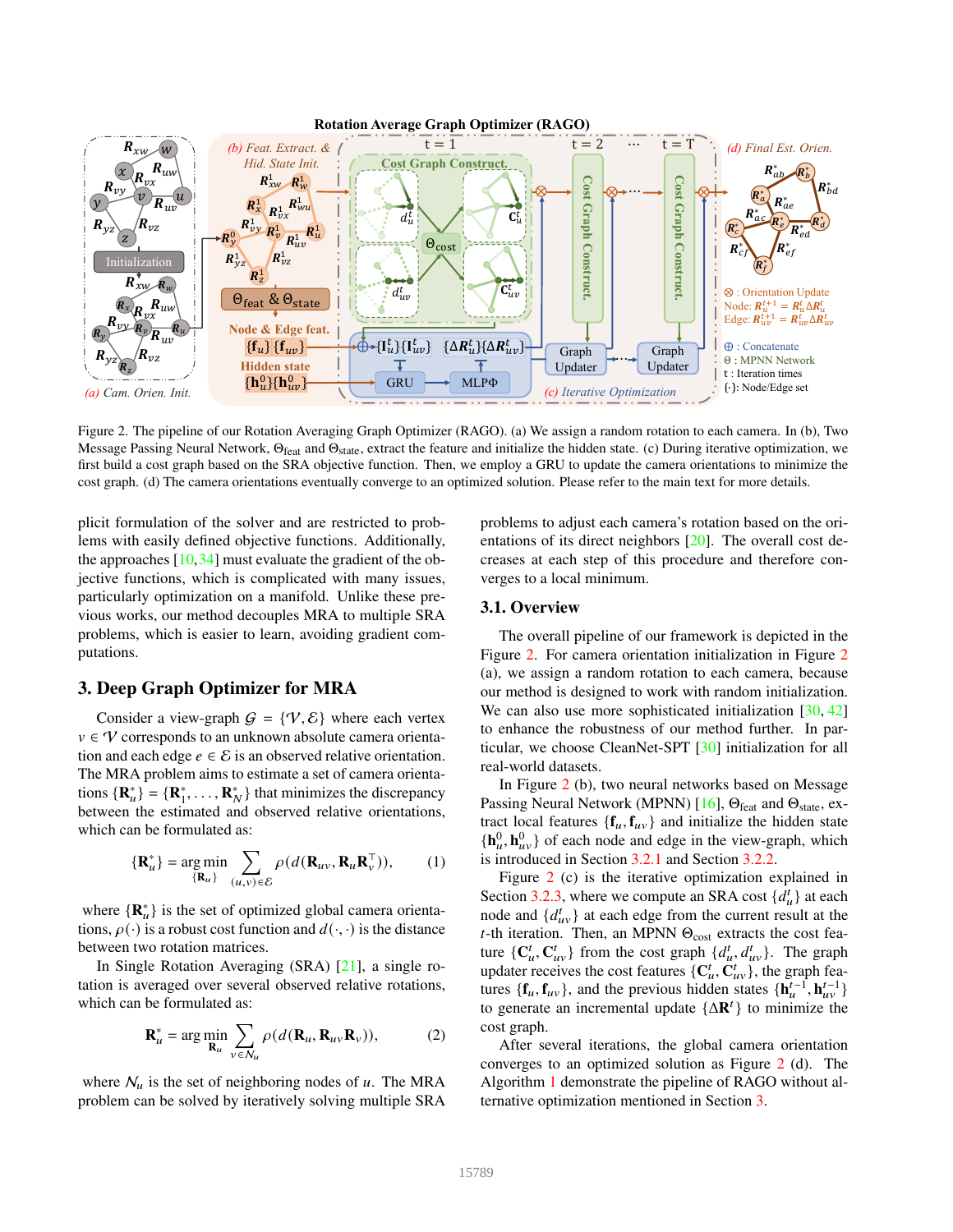#### 3.2. Rotation Averaging Graph Optimizer(RAGO)

#### 3.2.1 Graph Feature Extraction

We use a Message Passing Neural Network [16] (MPNN) Θfeat with one Edge Convolution layer as the backbone to extract the node feature  ${\bf f}_u$  and edge feature  ${\bf f}_{uv}$  of the input view-graph. We replace camera orientations on nodes with zero vectors and only extract features from observed relative orientations on edges. Consider an edge  $e_{uv}$  with a feature  $f_{uv}$  connecting nodes  $u$  and  $v$ , where the node feature is denoted by  $f_u$  and  $f_v$ . At each Edge Convolution layer, the node and edge features are updated by aggregating their neighbors' information and then passed to the next layer. To update the edge feature, Edge Convolution concatenates the node feature and edge feature as  $[\mathbf{f}_u, \mathbf{f}_v, \mathbf{f}_{uv}]$ . Then the concatenated feature is passed through a 3-layer Multi-layered Linear Perception (MLP)  $\Phi_{\text{edge}}$  to generate the updated edge feature  $f'_{uv}$ . A node MLP  $\bar{\Phi}_{\text{node}}$  then updates the node feature  $f'_{\mu}$  by aggregating the adjacent updated edge features. The structure inside an Edge Convolution is as follows:

$$
\mathbf{f}'_{uv} = \Phi_{\text{edge}}([\mathbf{f}_u, \mathbf{f}_v, \mathbf{f}_{uv}]),\n\mathbf{f}'_u = \Phi_{\text{node}}(\text{mean}(\{\mathbf{f}'_{uv}, v \in \mathcal{N}_u\})),
$$
\n(3)

where  $\mathcal{N}_u$  is the neighbor node set of the node  $u$ . Finally, we apply a 3-layer MLP to nodes and edges from the final Edge Convolution layer to get a feature of specified dimension on both nodes as  ${f_{u}}$  and edges as  ${f_{uv}}$ . Please refer to the supplementary material for more details.

#### 3.2.2 Hidden state Initialization

The Gated Recurrent Unit (GRU) module in our graph updater introduced in Section 3.2.3 requires a hidden state for each node and edge in the view-graph to utilize temporal information during iteration. We generate the initial hidden states  $\{h_u^0\}$  on nodes and  $\{h_{uv}^0\}$  on edges by passing the view-graph to another MPNN  $\Theta_{\text{state}}$ , which has the same structure and input as  $\Theta_{\text{feat}}$ . Finally, The hidden states  ${\bf h}_u^0, {\bf h}_{uv}^0$  is mapped to (−1, 1) by the tanh function. Similar to the graph feature extraction, the orientations on nodes are replaced with zeros vectors.

#### 3.2.3 Iterative optimization

SRA Cost Graph Construction: At the heart of our proposed framework is the construction of the cost graph. Here we define a cost on each node and each edge.

Conventional optimization-based methods for MRA usually use Equation 1 as the objective function. However, it is difficult to enforce the minimization of this objective function in learning-based methods. Compared with solving MRA directly, SRA is a simpler problem and easier to learn for a neural network. Thus, we decouple the MRA problem into multiple SRA problems, and compute an SRA cost for each node as,

$$
d_u^t = \frac{1}{|\mathcal{N}_u|} \sum_{v \in \mathcal{N}_u} ||\mathbf{R}_u^t - \mathbf{R}_{uv} \mathbf{R}_v^t||_1, \tag{4}
$$

where  $||.||_1$  is the L1 norm,  $\mathcal{N}_u$  is the neighbor node set of node  $\mu$ 

Outlier rejection during optimization is non-trivial too. Previously, many methods reweight the edge during optimization. We find that reweighting the edge makes training unstable. In contrast, we introduce a relaxing parameter  $\mathbf{R}_{uv}^t$  on each edge to mitigate the influence of outliers and noisy orientations during optimization. In particular, for each input relative orientation  $\mathbf{R}_{uv}$ , we compute the estimated relative orientation from global camera orientations as  $\mathbf{R}_{\mu}^{t} \mathbf{R}_{\nu}^{t}$ . We then estimate a rectified relative orientation  $\mathbf{R}_{uv}^t$  that is close to both  $\mathbf{R}_{uv}$  and  $\mathbf{R}_u^t \mathbf{R}_v^{t\top}$ . If a measurement  $\mathbf{R}_{uv}^{uv}$  is an outlier, the rectified rotation  $\mathbf{R}_{uv}^{t}$  will be far from the input rotation  $\mathbf{R}_{uv}$ . The SRA cost function on the edge is then defined as:

$$
d_{uv}^t = ||\mathbf{R}_{uv}^t - \mathbf{R}_u^t \mathbf{R}_v^{t\top}||_1 + ||\mathbf{R}_{uv}^t - \mathbf{R}_{uv}||_1.
$$
 (5)

Finally, an MPNN  $\Theta_{cost}$  with three Edge Convolution layers extracts cost features  $\{C^t\}$  from the cost graph  $\{d^t\}$ . The cost feature at a node or edge has information on all of its 3-order neighbors, because it is updated three times by the Edge Convolutions, which leads to better convergence in our iterative optimization. Notice that the choice of distance  $d(\cdot, \cdot)$  and robust functions  $\rho(\cdot)$  is trivial in RAGO since the cost eventually maps to a feature space.

Recurrent Graph Updater: Our graph updater includes two GRUs [8] to update the global camera orientations on the nodes and the rectified relative orientations on edges, respectively. The GRUs can efficiently utilize the information in the previous iteration steps for better optimization. We concatenate the current cost feature on the node (edge)  $C^t$ , current orientations  $R^t$ , and the graph local feature **f** to create an input  $I^t = [C^t, R^t, f]$  for each iteration. GRUs receive previous hidden states  $\{h^{t-1}\}\$ and the current input {**I** }, then outputs the current hidden states {**h** }. Then, the incremental update rotation  $\Delta \mathbf{R}^t$  is predicted from the hidden state  $\{h^t\}$  by an MLP:

$$
\mathbf{h}^{t} = \text{GRU}(\mathbf{h}^{t-1}, \mathbf{I}^{t}),
$$
  

$$
\Delta \mathbf{R}^{t} = \Phi(\mathbf{h}^{t}).
$$
 (6)

The estimated and rectified orientations on nodes and edges are then updated as:

$$
\mathbf{R}_{u}^{t+1} = \mathbf{R}_{u}^{t} \Delta \mathbf{R}_{u}^{t}, \quad \mathbf{R}_{uv}^{t+1} = \mathbf{R}_{uv}^{t} \Delta \mathbf{R}_{uv}^{t}.
$$
 (7)

With this rotation averaging graph optimizer, starting from an initial guess, the orientations on the view-graph are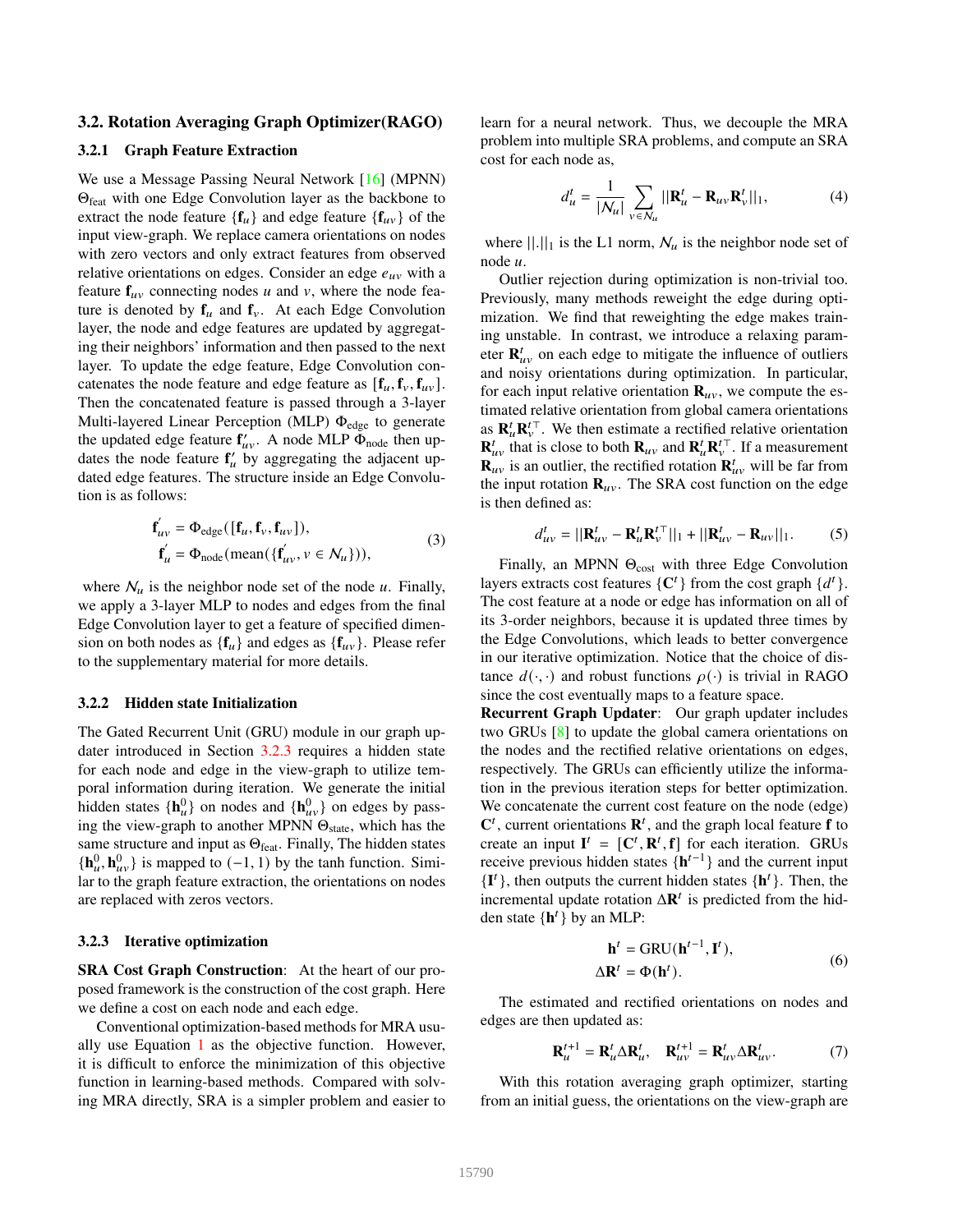

Figure 3. Alternative Optimization. RAGO first refines the relative orientations for  $t_e$  times, and then optimizes the estimated camera orientations for  $t_n$  times. The orientations on edges and nodes will iterative  $t_e \times t_g$  and  $t_n \times t_g$  times in total, respectively.

refined by the optimization iterations and eventually converge to optimized camera orientations and relative orientations,  $\mathbf{R}_{u}^{*} \leftarrow \mathbf{R}_{u}^{t}, \quad \mathbf{R}_{uv}^{*} \leftarrow \mathbf{R}_{uv}^{t}$ .

### 3.2.4 Alternative Optimization

Although we can optimize the variables on nodes and edges simultaneously, we find that the rectified relative rotation converges faster than the estimated camera orientation. Thus, as shown in the Figure 3, we iteratively optimize edge and node in turns. For all of our experiments, we fix the number of iterations for graph optimization  $t_{\rm g}$ , edge optimization  $t_e$ , and node optimization  $t_n$  during training.

### 3.3. Training Loss

We train our graph optimizer in a supervised manner with ground-truth camera orientations. Different from the previous learning-based methods [30, 42], we do not define a loss on the absolute camera rotation to enforce a unique result. We only use ground-truth relative orientations to supervise our graph optimizer:

$$
L_{opt} = \frac{1}{|\mathcal{E}|} \sum_{i=1}^{T_n} \sum_{(u,v) \in \mathcal{E}} \gamma^{T_n - i} ||\mathbf{R}_u^i \mathbf{R}_v^{i\top} - \bar{\mathbf{R}}_{uv}||_1 +
$$
  

$$
\frac{1}{|\mathcal{E}|} \sum_{i=1}^{T_e} \sum_{(u,v) \in \mathcal{E}} \gamma^{T_e - i} ||\mathbf{R}_{uv}^i - \bar{\mathbf{R}}_{uv}||_1,
$$
 (8)

where  $\bar{\mathbf{R}}_{uv}$  is the ground truth relative orientation,  $\gamma$  is a discounting factor and  $T_n$  and  $T_e$  are the total number of optimization iterations for nodes and edges, where  $T_e = t_e \times$  $t_e$ , and  $T_n = t_g \times t_n$ .

### 4. Experiments

Synthetic dataset: We evaluate on the public synthetic dataset [30]. This dataset is generated randomly with carefully designed noise and outlier distributions resembling real-world data. Generally speaking, a synthetic view-graph

| <b>Algorithm 1: RAGO Inference</b>                                                                                       |                                                  |  |  |  |  |  |  |  |
|--------------------------------------------------------------------------------------------------------------------------|--------------------------------------------------|--|--|--|--|--|--|--|
| Input : $G = \{V, \mathcal{E}\}, \{R_{uv}\}\mid (u, v) \in \mathcal{E}$                                                  |                                                  |  |  |  |  |  |  |  |
| <b>Output:</b> Global absolute rotations $\mathbf{R}_u$ for $u \in \mathcal{V}$                                          |                                                  |  |  |  |  |  |  |  |
| Initialization:                                                                                                          |                                                  |  |  |  |  |  |  |  |
| $1 \ R_u^1 \leftarrow \text{rand}(SO(3)), \forall u \in \mathcal{V} \Rightarrow \text{Set initial to a random rotation}$ |                                                  |  |  |  |  |  |  |  |
| 2 $R_{uv}^1 \leftarrow \mathbf{R}_1, \forall uv \in \mathcal{E}$                                                         | $\triangleright$ Set initial to identity matrix  |  |  |  |  |  |  |  |
| $3 \{f\} \leftarrow \Theta_{\text{feat}}(R_{uv})$<br>$\triangleright$ Extract feature from relative rotations            |                                                  |  |  |  |  |  |  |  |
| 4 $\{h^0\} \leftarrow \Theta_{\text{state}}(R_{uv})$                                                                     | $\triangleright$ Initialize hidden state for GRU |  |  |  |  |  |  |  |
| Iterative Optimization:                                                                                                  |                                                  |  |  |  |  |  |  |  |
| $5 \t t \leftarrow 1$                                                                                                    |                                                  |  |  |  |  |  |  |  |
| while $(t \leq T)$ do                                                                                                    |                                                  |  |  |  |  |  |  |  |
| <b>Building Cost Graph:</b>                                                                                              |                                                  |  |  |  |  |  |  |  |
| $\{d^t_u\} \leftarrow$ Equation 4<br>6                                                                                   | $\triangleright$ Computing SRA cost              |  |  |  |  |  |  |  |
| $\{d_{uv}^t\} \leftarrow$ Equation 5<br>7                                                                                | $\triangleright$ Computing edge cost             |  |  |  |  |  |  |  |
| $\{C^t\} \leftarrow \Theta_{\text{cost}}(\{\mathbf{d}^t\})$<br>8                                                         | $\triangleright$ Extracting cost feature         |  |  |  |  |  |  |  |
| <b>Updating Rotation:</b>                                                                                                |                                                  |  |  |  |  |  |  |  |
| $\mathbf{I}^t = [\mathbf{C}^t, \mathbf{R}^t, \mathbf{f}]$<br>9                                                           | $\triangleright$ Creating input feature          |  |  |  |  |  |  |  |
| $\{\Delta \mathbf{R}^t\}, \{\mathbf{h}^t\} \leftarrow$ Equation 6 $\triangleright$ Computing updating rotation<br>10     |                                                  |  |  |  |  |  |  |  |
| $\mathbf{R}_{\mathbf{u}}^{t+1} = \mathbf{R}_{\mathbf{u}}^t \Delta \mathbf{R}_{\mathbf{u}}^t$<br>11                       | $\triangleright$ Updating camera rotation        |  |  |  |  |  |  |  |
| $\mathbf{R}_{\mu\nu}^{t+1} = \mathbf{R}_{\mu\nu}^t \Delta \mathbf{R}_{\mu\nu}^t$<br>12                                   | $\triangleright$ Updating rectification matrices |  |  |  |  |  |  |  |
| $t \leftarrow t + 1$<br>13                                                                                               |                                                  |  |  |  |  |  |  |  |
| end                                                                                                                      |                                                  |  |  |  |  |  |  |  |

is generated by the following steps: 1) The number of nodes is sampled uniformly between 250 and 1000, and the orientation on each node is generated randomly on a horizontal plane. 2) Edges indicating relative rotations are randomly generated by the Erdős–Rényi model. The number of edges is set to  $[10\% - 30\%]$  of all possible pairs. 3) The relative orientations are corrupted by a Gaussian noise with a standard deviation  $\sigma$  uniformly sampled in the range  $[5^{\circ} - 30^{\circ}]$ . 4) Finally,  $[0\% - 30\%]$  of edges in the view-graph are replaced by random orientations as outliers. Similar to Neu-RoRA [30], we generate 1, 000 view-graphs for training, 100 for validation, and 100 for testing. The parameters that yield the minimum validation loss are kept for testing.

Real-world datasets: We also evaluate on the real-world datasets *1DSfM* [41] and *YFCC100* [22]. The *1DSfM* contains 14 outdoor scenes with ground-truth camera poses and relative orientations computed by Bundler [32]. Only the cameras with ground-truth orientations are used for training and testing. The *YFCC100* dataset consists of internet images at 72 city-scale scenes. We use the author's reconstructed camera poses as ground-truth and use relative orientations by COLMAP [32] provided in MSP [42] for training and testing. We train and test our method on the *1DSfM* dataset in a leave-one-out manner. The *YFCC100* dataset is split into two sets, one for training (58 scenes) while the other for testing (14 scenes). To avoid overfitting, we randomly drop 20% edges of the view-graph during training. Due to the limitation of the training sample, we use CleanNet-SPT [30] for global camera orientation initialization during training and testing on *1DSfM* and *YFCC100*.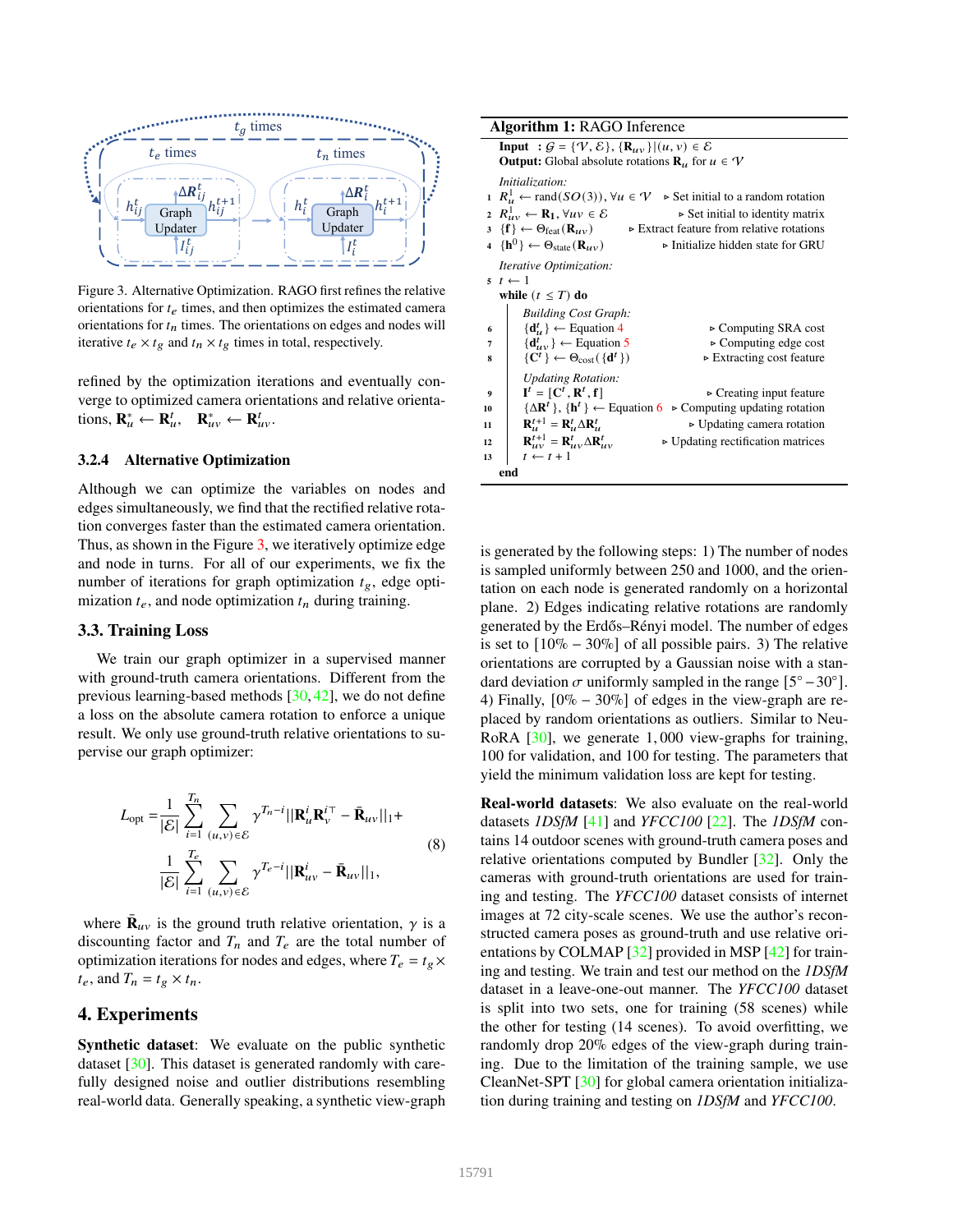| Method           | $t=1$ |                |                              | $t=5$ |      | opt. | Converge |
|------------------|-------|----------------|------------------------------|-------|------|------|----------|
|                  | mn    | md             | mn                           | md    | mn   | md   | Y/N      |
| Ours             | 4.03  | 2.41           | 0.66                         | 0.20  | 0.24 | 0.04 | Y        |
| NeuRoRA [30]     |       |                | $\overline{a}$               |       | 1.35 | 0.65 | Y        |
| Chatterjee [6]   |       |                |                              |       | 2.20 | 1.30 | Y        |
| Shonan $[13]$    |       |                |                              |       | 2.43 | 1.58 | Y        |
| <b>MAKS</b> [26] |       | -              | $\qquad \qquad \blacksquare$ |       | 2.64 | 1.40 | Y        |
| <b>Wang</b> [39] |       |                |                              |       | 2.77 | 1.40 | Y        |
| Arrigoni [5]     |       |                |                              |       | 2.92 | 1.42 | Y        |
| Weiszfeld [20]   |       | $\overline{a}$ | -                            | -     | 3.35 | 1.02 | Y        |
| with GRU         | 4.03  | 2.41           | 0.66                         | 0.20  | 0.24 | 0.04 | Y        |
| w/o GRU          | 3.31  | 2.18           | 0.75                         | 0.26  | 0.46 | 0.17 | N        |
| <b>SRA Cost</b>  | 4.03  | 2.41           | 0.66                         | 0.20  | 0.24 | 0.04 | Y        |
| Deg. Met.        | 4.38  | 2.99           | 0.48                         | 0.13  | 0.28 | 0.06 | Y        |
| Null Vec.        | 4.40  | 3.71           | 1.09                         | 0.46  | 0.65 | 0.32 | Y        |
| <b>MRA Cost</b>  | 6.65  | 4.23           | 3.95                         | 2.31  | 3.80 | 2.22 | N        |
| 3 Edge Conv      | 4.03  | 2.41           | 0.66                         | 0.20  | 0.24 | 0.04 | Y        |
| 2 Edge Conv      | 4.37  | 2.62           | 0.68                         | 0.21  | 0.41 | 0.11 | Y        |
| 1 Edge Conv      | 7.15  | 4.05           | 1.39                         | 0.58  | 0.71 | 0.25 | Y        |
| Random Init.     | 4.03  | 2.41           | 0.66                         | 0.20  | 0.24 | 0.04 | Y        |
| Rand. SPT        | 3.24  | 1.84           | 0.44                         | 0.14  | 0.27 | 0.06 | Y        |
| Clean. SPT       | 2.74  | 1.44           | 0.34                         | 0.12  | 0.23 | 0.04 | Y        |

Table 1. The results of comparison and ablation study on the synthetic dataset. We mark the final results of various MRA methods [5, 6, 13, 20, 26, 30, 39] as opt. The average mean(mn) and median(md) angular errors on the view-graphs in the test set are reported. The entries with the best performance are bolded. The settings used in the proposed model are underlined.

Comparison: We compare our method with conventional optimized-based methods, including Chatterjee *et al*. [6], MPLS [33], Arrigoni *et al*. [5], Wang *et al*. [39], Weiszfeld [20], Shonan [13], MAKS [26] and state-of-art deep learning based methods, including NeuRoRA [30], MSP [42]. We use a publicly available evaluation script [6] to compare predicted absolute camera orientations and groundtruth camera orientations in terms of mean(mn) and median(md) angular errors. Notice that RAGO does not resolve the gauge ambiguity. The output camera rotations need to align with the ground truth to evaluate the accuracy. implementation details: Our approach is implemented in Pytorch with an Nvidia V100 GPU. The model is trained with a adamW [25] optimizer ( $\beta_1 = 0.9, \beta_1 = 0.999$ ). The training runs for 20, 000 epochs started with a learning rate 1×10<sup>-3</sup>. After 100 epochs, the learning rate decay exponentially by 0.999 for each epoch. The  $\gamma$  defined in Section 3.3 is set as 0.8 for all experiments. During Training, we set  $t_{\varrho}$ to 3,  $t_e$  to 1, and  $t_n$  to 4. We empirically terminate it when  $t_g = 5$  during testing. The channel number of feature and hidden state is 48. We use the Orth6D rotation representation proposed in [44]. Orth6D is a continuous 6D space for 3D rotation matrices, while the quaternion, rotation matrix, and Euler angles are not contiguous in Euclidean space. In comparison, Orth6D enables RAGO to use the rotation matrix as the neural network's direct input and output. Please refer to supplementary material for more details.

#### 4.1. Synthetic dataset

Table 1 shows the results of our method on the synthetic dataset. We show the average mean and median angular errors for all view-graphs in the test set. We report the results of our method at iteration 1 and 5. The result of iteration 20 is marked as opt. We compare our method with the learning-based approach NeuRoRA [30] and the conventional method Chatterjee [6], Arrigoni [5], Wang [39] and Weiszfeld [20], Shonan [13] and MAKS [26]. The final results of these approaches are marked bolded. Although our results have relatively large error at the 1st iteration, they outperform the other methods after the 5-th iteration and finally converge to 0.24 and 0.04 in mean and median angular error. Figure 1 shows the mean error during iterative optimization, indicating fast convergence and significantly improved accuracy compared with conventional and learning-based methods.

#### 4.2. Ablation study

To understand the different components of our method, we conduct an ablation study on the synthetic dataset, with results summarized in Table 1.

GRU Module: To see the effectiveness of utilizing the history information during optimization, we replace the GRU module with a 6-layers MLP. The errors also reduce rapidly in the first several iterations, but the results eventually diverge, yielding a poorer accuracy.

Different Metrics on Cost Graph: To evaluate the effectiveness of different cost functions in the cost graph, we experiment the cost defined in Section 3.2.3 with angular degree distance, MRA cost, and null vector. For angular degree distance cost, we substitute angular degree error for L1 norm. For MRA cost, we maintain the cost constant on edge but substitute the cost on node with the cost function of MRA defined as Equation 1. Finally, to assess the efficacy of the cost graph, we substitute a zero vector as a null vector for all costs on the graph. As shown on Table 1, the model with the angular degree metrics has results as the proposed model. Although the cost graph with the null vector has inferior results than the proposed model, it still outperforms the baselines due to iterative optimization and temporal information. The result drops dramatically, if we use MRA cost because it is evaluated on the whole view-graph, making it hard for the neural network to learn. This comparison demonstrates the advantages of solving MRA through solving multiple SRA problems.

Number of Edge Conv: As introduced in Section 3.2.1, At each Edge Convolution layer, the node and edge features are updated by aggregating the neighbors' information and then passed to the next layer. Thus, the number of layers of Edge Convolution layer will affect the receptive field of each entity on the view graph. To demonstrate the effectiveness of the size of the receptive field, We train 3 models with dif-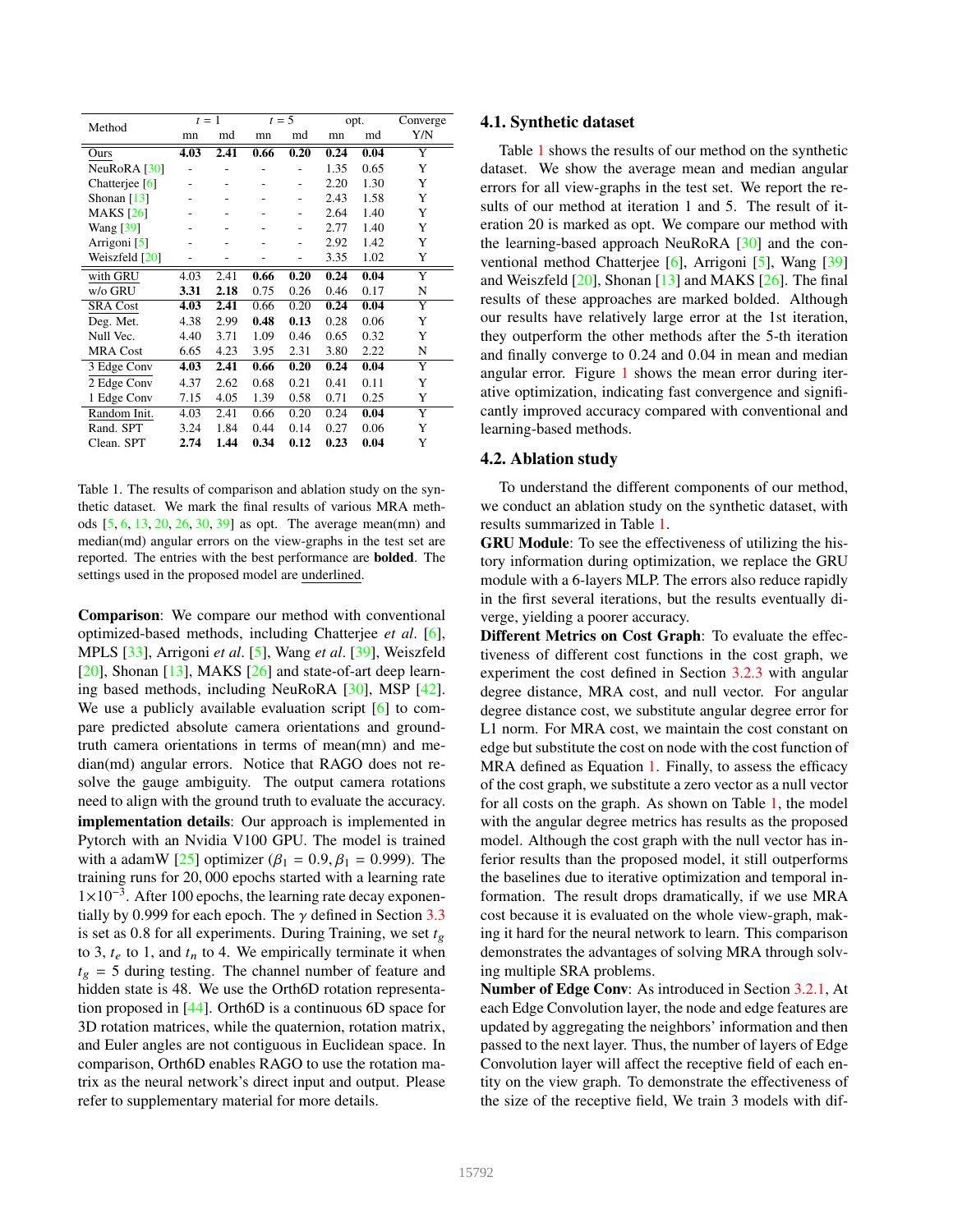|                             |       | Datasets                   |                | Chatterjee [6] |      | Weiszfeld [20] |      | NeuRoRA $\lceil 30 \rceil$ | MPLS $[33]$ |      | <b>MSP</b> [42] |      | Ours |      |
|-----------------------------|-------|----------------------------|----------------|----------------|------|----------------|------|----------------------------|-------------|------|-----------------|------|------|------|
| $\overline{\text{H}}$ image | #edge | <b>Names</b>               | mn             | md             | mn   | md             | mn   | md                         | mn          | md   | mn              | md   | mn   | md   |
| 577                         | 59.5% | Alamo                      | 4.2            | 1.1            | 4.9  | 1.4            | 4.94 | 1.16                       | 3.44        | 1.16 | 2.89            | 1.07 | 2.82 | 0.88 |
| 227                         | 66.8% | Ellis Island               | 2.8            | 0.5            | 4.4  | 1.0            | 2.59 | 0.64                       | 2.61        | 0.88 | 1.88            | 0.83 | 1.74 | 0.46 |
| 677                         | 17.5% | Gendarmenmarkt             | 37.6           | 7.7            | 29.4 | 9.6            | 4.51 | 2.94                       | 44.9        | 8.0  | 6.29            | 3.69 | 5.24 | 2.68 |
| 341                         | 30.7% | Madrid Metropolis          | 6.9            | 1.2            | 7.5  | 2.7            | 2.55 | 1.13                       | 4.65        | 1.26 | 2.96            | 1.09 | 3.05 | 1.03 |
| 450                         | 46.8% | <b>Montreal Notre Dame</b> | 1.5            | 0.5            | 2.1  | 0.7            | 1.2  | 0.6                        | 1.04        | 0.51 | 0.91            | 0.5  | 0.86 | 0.46 |
| 338                         | 39.5% | Piazza del Popolo          | $\overline{4}$ | 0.8            | 4.8  | 1.3            | 3.05 | 0.79                       | 3.73        | 1.93 | 2.68            | 0.76 | 1.91 | 0.63 |
| 1084                        | 10.9% | Roman Forum                | 3.1            | 1.5            | 4.8  | 1.8            | 2.39 | 1.31                       | 2.62        | 1.37 | 2.04            | 1.19 | 2.55 | 1.10 |
| 472                         | 18.5% | Tower of London            | 3.9            | 2.4            | 4.7  | 2.9            | 2.63 | 1.46                       | 3.16        | 2.2  | 2.55            | 1.25 | 2.51 | 1.20 |
| 5058                        | 4.6%  | Trafalgar                  | 3.5<br>$-$     | $\overline{2}$ | 15.6 | 11.3           | 5.33 | 2.25                       |             |      | Out of Memory   |      | 2.23 | 1.53 |
| 789                         | 5.9%  | <b>Union Square</b>        | 9.3            | 3.9            | 40.9 | 10.3           | 5.98 | 2.01                       | 6.54        | 3.48 | 4.37            | 1.85 | 4.68 | 1.92 |
| 836                         | 24.6% | Vienna Cathedral           | 8.2            | 1.2            | 11.7 | 1.9            | 3.9  | 1.5                        | 7.21        | 2.83 | 3.91            | 1.1  | 6.05 | 0.89 |
| 437                         | 26.5% | Yorkminster                | 3.5            | 1.6            | 5.7  | 2.0            | 2.52 | 0.99                       | 2.47        | 1.45 | 2.27            | 0.91 | 2.18 | 0.92 |
| 2152                        | 10.2% | Piccadilly                 | 6.9            | 2.9            | 26.4 | 7.5            | 4.75 | 1.91                       | 3.93        | 1.81 | 3.63            | 1.8  | 2.44 | 0.58 |
| 332                         | 29.3% | <b>NYC</b> Library         | 3              | 1.3            | 3.8  | 2.1            | 1.9  | 1.18                       | 2.63        | 1.24 | 1.75            | 1.12 | 2.02 | 0.71 |

Table 2. Comparison of results on the *1DSfM* dataset. We compare our method with various SOTA MRA methods. Mean(mn) and median(md) angular errors on the estimated absolute rotations are compared. The entries with the best performance is **bolded**, the second is underlined. Notice that the result of MSP is computed by using additional input, such as image and correspondence.

ferent numbers of Edge Convolution layers in MPNN  $\Theta_{\text{cost}}$ . The models trained with 2 and 3 Edge Convolution layers have comparable results, while the performance will drop significantly on the setting with only 1 Edge Convolution layer. This experiment shows the information from farther neighbors would be helpful to achieve a better convergence. Camera Orientation Initialization: To study the effectiveness of different initialization, we train 3 models respectively with: random initialization (Random Init.), random spanning tree initialization (Rand. SPT), CleanNet-SPT initialization (Clean. SPT). For the random spanning tree initialization, we randomly generate a spanning tree of the view-graph, then uniformly select a root node to compute propagate an initialization through the spanning tree. CleanNet-SPT uses an MPNN with 3 Edge Convolution layers to predict each edge is an outlier or not. Then the node with the most neighbors would be chosen as the root node to propagate an initialization through the minimum spanning tree. The ablation result shows that all three initialization methods can converge to an optimized solution, while the models with random SPT and CleanNet-SPT initialization could converge faster. Notice that RAGO has not been associated with gauge ambiguity. The strategy of how to select a root node becomes trivial. Although our method has similar optimized results with the different approaches on the synthetic dataset, an appropriate initialization is still needed for more complicated real-world datasets due to the limitation of the training samples.

### 4.3. Results on Real World Dataset

*1DSfM*: The comparison on the *1DSfM* dataset are listed in Table 2. Notice that MSP [42] uses additional information as input, *e.g*. correspondences, while others only use observed relative orientations as input. Our method outperforms other methods in median angular error in most scenes. In terms of mean of angular error, our approach has the best performance on half of the scenes and yields comparable results on the remaining ones. Our graph optimizer only performs slightly inferior on Gendarmenmarkt, Vienna Cathedral and Madrid Metropolis compared with NeuRoRA [30] with the same input.

*YFCC100*: The results on *YFCC100* dataset are listed on Table 3. We cite the result from MSP [42] directly. We compare our graph optimizer with several MRA methods. Our method outperforms previous methods in most scenes in terms of mean of angular error except Florence cathedral side because *YFCC100* contains more view-graphs for training compared with *1DSfM*. NeuRoRA produces large mean and median error on colosseum exterior, while ours could still optimize to a strong result. MSP [42] has a slightly better result on statue of liberty 1 compared with ours due to additional input and robust global camera initialization.

#### 4.4. Robust Check

This experiment shows the generalization capacity of the RAGO. To generate the synthetic datasets, we use the configuration of  $(|V|, |\mathcal{E}|, \sigma, o) = (600, 30\%, 15^\circ, 15\%)$  as the default setting. To check the individual effects of different sensor settings, we generate some synthetic datasets varying: 1) the number of the cameras  $|\mathcal{V}|$ , 2) the percentage of the edges  $|\mathcal{E}|$ , 3) std of the edge error  $\sigma$  and 4) the percentage of outlier edge  $o$ . RAGO is then trained on one of such datasets and evaluated on the others. Each dataset consists of 1, 000 view-graphs for training, 100 for testing.The results of the robustness check as shown in Table 4. We report the average mean and median angular error on the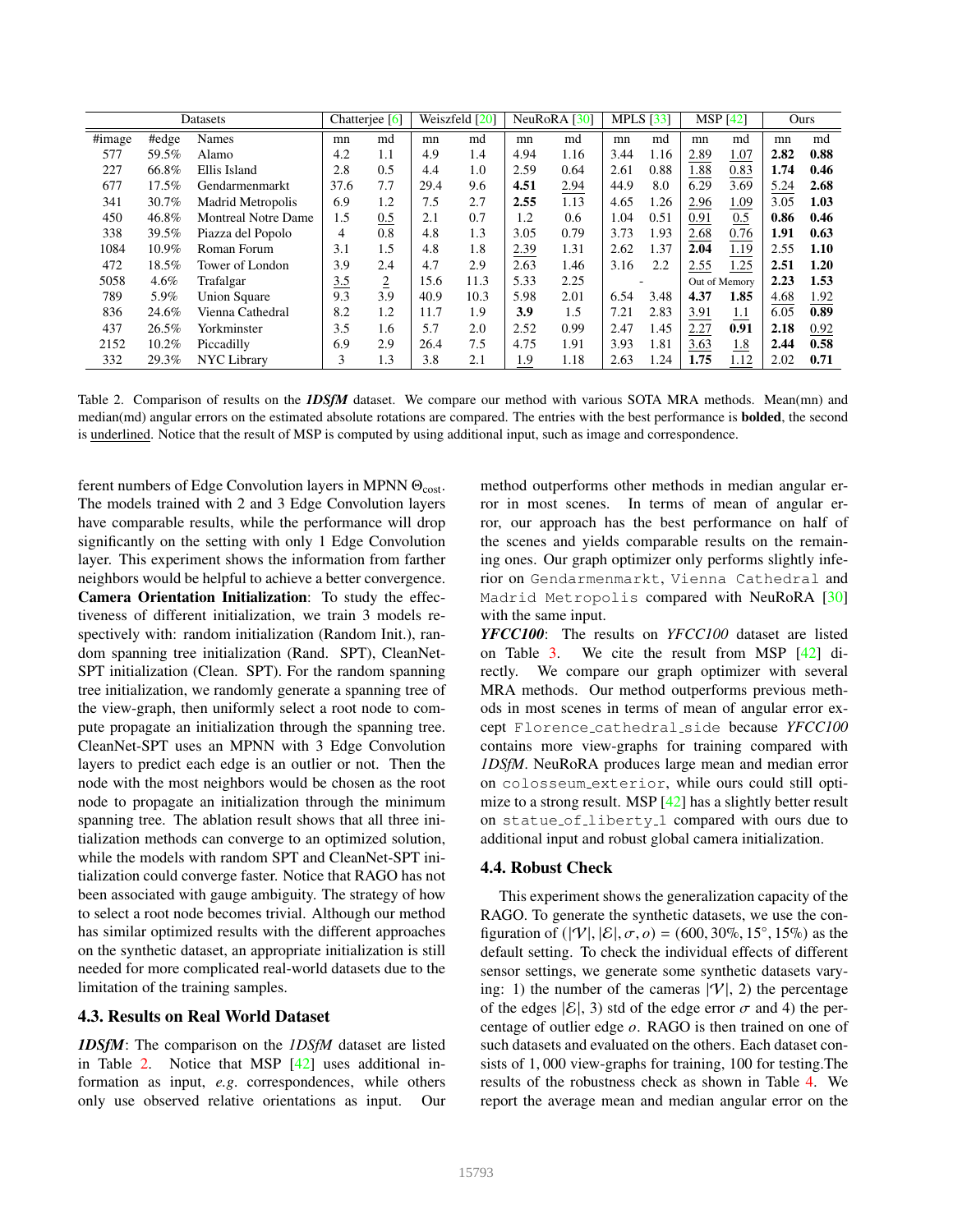| Datasets                    |         | Chatteriee [6]                |       | NeuRoRA [30] |       | NeuRoRA <sup>[30]</sup><br>$+$ MSP Refine. [42] |       | <b>MSP</b> [42] |      | Ours           |      |      |
|-----------------------------|---------|-------------------------------|-------|--------------|-------|-------------------------------------------------|-------|-----------------|------|----------------|------|------|
| $\overline{\text{H}}$ image | #edges  | <b>Names</b>                  | mn    | md           | mn    | md                                              | mn    | md              | mn   | md             | mn   | md   |
| 1881                        | $4.2\%$ | colosseum_exterior            | 7.21  | 4.16         | 25.09 | 2.48                                            | 22.81 | 3.06            | 2.7  | 1.66           | 1.97 | 1.35 |
| 228                         | 28.2%   | piazza_san_marco              | 2.31  | 1.2          | 8.08  | 4.01                                            | 3.53  | 2.28            | 2.02 | 1.55           | 2.24 | 1.12 |
| 163                         | 66.6%   | big_ben_2                     | 14.56 | 2.96         | 7.56  | 2.36                                            | 5.58  | 1.38            | 5.77 | 1.43           | 3.42 | 1.21 |
| 182                         | 41.7%   | palazzo_pubblico              | 5.69  | 1.91         | 3.58  | 1.58                                            | 3.49  | 1.21            | 3.22 | 1.4            | 2.16 | 0.91 |
| 624                         | 12.4%   | louvre                        | 7.69  | 2.69         | 8.55  | 4.82                                            | 6.48  | 1.47            | 5.04 | 0.9            | 3.47 | 0.90 |
| 188                         | 59.5%   | big_ben_1                     | 12.57 | 2.59         | 5.22  | 2.60                                            | 9.01  | 2.60            | 3.42 | $\overline{1}$ | 2.97 | 0.94 |
| 104                         | 63.2%   | petra_jordan                  | 8.68  | 1.76         | 5.15  | 3.19                                            | 4.19  | 0.75            | 2.85 | 0.5            | 2.76 | 0.81 |
| 100                         | 53.7%   | statue_of_liberty_2           | 10.06 | 4.17         | 5.80  | 2.23                                            | 4.90  | 1.99            | 2.93 | 1.2            | 2.54 | 1.02 |
| 269                         | 23.1%   | st_peters_basilica_interior_2 | 7.43  | 2.72         | 6.24  | 2.44                                            | 4.91  | 1.08            | 4.63 | 1.43           | 3.33 | 0.92 |
| 90                          | 66.0%   | statue_of_liberty_1           | 6.79  | 2.45         | 5.71  | 2.34                                            | 4.43  | 1.99            | 3.22 | 1.35           | 3.44 | 1.55 |
| 103                         | 55.9%   | florence_cathedral_side       | 8.56  | 3.46         | 2.87  | 1.19                                            | 2.91  | 0.78            | 1.55 | 0.62           | 1.75 | 1.57 |
| 136                         | 43.6%   | palace_of_versailles_chapel   | 13    | 2.76         | 2.98  | 0.96                                            | 5.01  | 1.13            | 3.12 | 0.64           | 2.74 | 0.61 |
| 496                         | 14.6%   | notre_dame_rosary_window      | 7.41  | 1.94         | 7.06  | 3.83                                            | 4.41  | 1.67            | 2.79 | 0.96           | 2.08 | 0.80 |
| 745                         | 10.8%   | lincoln_memorial_statue       | 8.08  | 1.54         | 2.87  | 1.48                                            | 3.74  | 1.19            | 1.95 | 0.96           | 1.87 | 1.21 |

Table 3. Comparison of results on the *YFCC100* dataset. We compare our method with various SOTA MRA methods, mean(mn) and median(md) angular errors on the estimated absolute rotations are compared. The entries with the best performance are bolded. The second is underlined. Notice that the result of MSP is computed by using additional input, such as image and correspondence.

| Robust.          | Eval.        | Train.       | mn   | md   | Train.       | mn   | md   | Time  |
|------------------|--------------|--------------|------|------|--------------|------|------|-------|
| V                | 300          |              | 0.27 | 0.04 | 300          | 0.24 | 0.04 | 0.005 |
|                  | 600          | 600          | 0.15 | 0.03 | 600          |      |      | 0.007 |
|                  | 1500         |              | 0.38 | 0.16 | 1500         | 0.24 | 0.09 | 0.011 |
|                  | $3\%$        |              | 2.98 | 0.47 | $3\%$        | 1.75 | 0.32 | 0.006 |
| $ \mathcal{E} $  | 30%          | 30%          | 0.15 | 0.03 | 30%          |      |      | 0.007 |
|                  | $60\%$       |              | 0.35 | 0.18 | 60%          | 0.14 | 0.04 | 0.015 |
|                  | $5^{\circ}$  |              | 0.13 | 0.03 | $5^\circ$    | 0.17 | 0.05 | 0.008 |
| $\sigma$         | $15^{\circ}$ | $15^{\circ}$ | 0.15 | 0.03 | $15^{\circ}$ |      |      | 0.007 |
|                  | $55^{\circ}$ |              | 0.57 | 0.33 | $55^{\circ}$ | 0.35 | 0.17 | 0.008 |
| $\boldsymbol{o}$ | $3\%$        |              | 0.06 | 0.04 | $3\%$        | 0.07 | 0.04 | 0.011 |
|                  | 15%          | 15%          | 0.15 | 0.03 | 15%          |      |      | 0.007 |
|                  | 60%          |              | 0.82 | 0.13 | 60%          | 0.53 | 0.12 | 0.011 |

Table 4. The results of robustness check on the different synthetic datasets. We compare the results of our models trained on the synthetic datasets with the different settings. We report the result in terms of average mean and median angular error. We show the runtime of our graph optimizer with different kinds of view-graph in terms of second per iteration.

testing set. For the column from 3 to 5, We train RAGO on the default synthetic dataset and evaluate it under different configurations. The RAGO training and testing results under the synthetic dataset of the same settings are shown from column 6 to 8. The experiments demonstrate that RAGO generalizes well across dataset changes except when the model is trained on the sparse view-graph.

### 4.5. Time-Space Complexity and Model Size

RAGO only contains appropriately 0.396M parameters and can be easily deployed for real-world applications. We deploy our method on a Nvidia V100 GPU and evaluate it using view-graphs with different of nodes and edges. The average running time for each iteration during the optimization is shown on Table 4. For the view-graph with 600 nodes and 30% edges, RAGO only takes 0.007 seconds for each iteration. It uses 0.015 seconds per iteration on the view-graph with 600 nodes and 60% edges. The time and space complexity of our graph optimizer is  $O(|\mathcal{E}| + |\mathcal{V}|)$ . The running time and memory consumption of our method increases linearly as the size of the input view-graph increases.

# 5. Conclusion

We propose a learning-to-optimize graph-based optimizer (RAGO) for the Multiple Rotation Averaging (MRA) problem. RAGO solves the original MRA by building a cost graph based on the Single Rotation Averaging (SRA) objective function to update camera orientations iteratively. During optimization, the relative orientations are rectified to handle the outliers and the noises. The Gated Recurrent Unit (GRU) is employed to exploit temporal information during iterations. RAGO outperforms previous methods on synthetic and real-world datasets and is also highly efficient in running time and memory.

Limitation: RAGO belongs to learning-based methods, which suffer from cross-domain generalization problems, e.g., RAGO trained on indoor scenes might work poorly on outdoor scenes. Furthermore, RAGO is trained in a supervised manner, while precise ground truth of real data is hard to obtain. We leave unsupervised training for future work.

Acknowledgement. This research is supported in part by the Canada NSERC Discovery project 611664 and the National Natural Science Foundation of China (NSFC), under grants No. 61872067, No. 61720106004 and No. 62102356.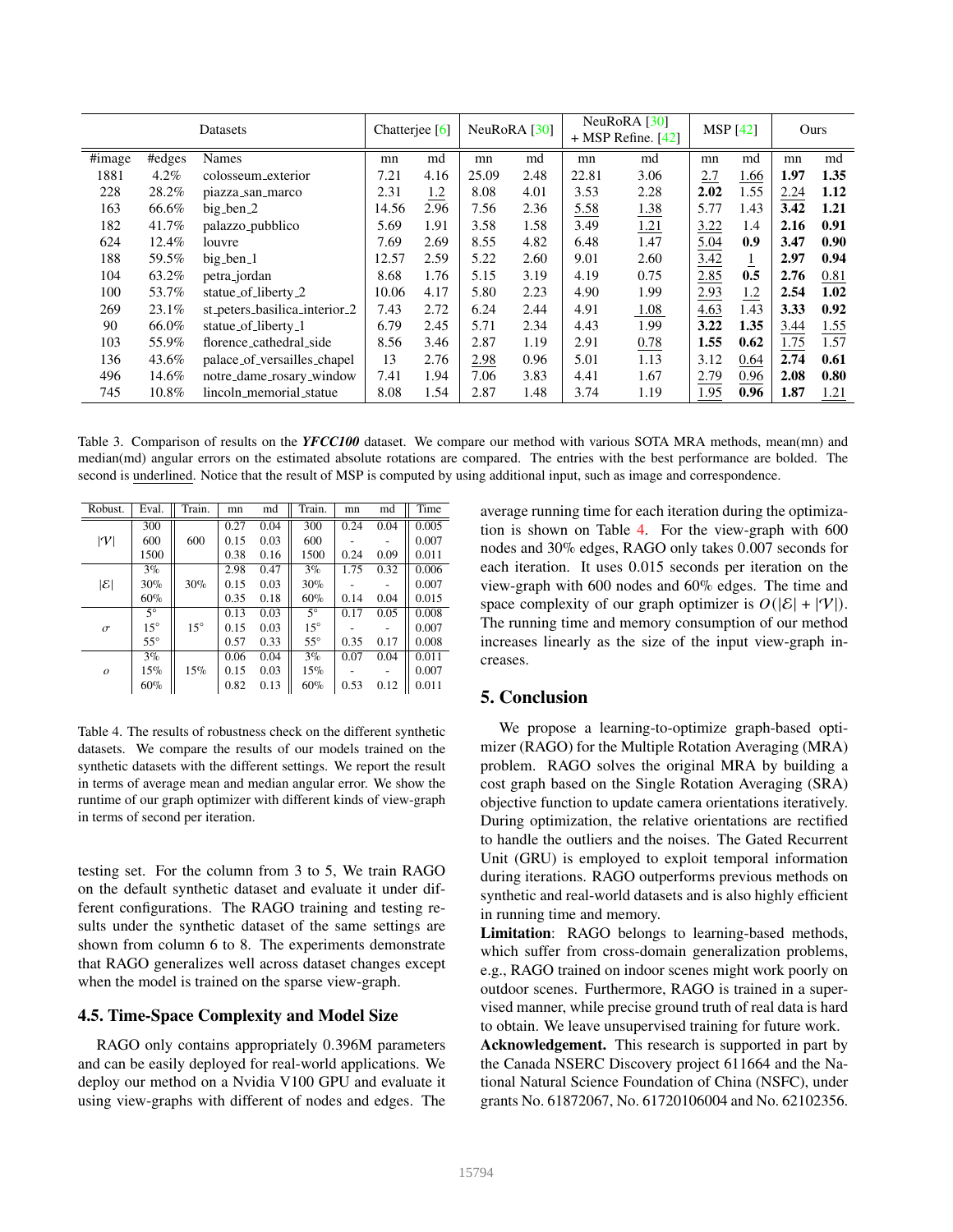# References

- [1] Jonas Adler and Ozan Öktem. Solving ill-posed inverse problems using iterative deep neural networks. *Inverse Problems*, 33(12):124007, 2017. 2
- [2] Akshay Agrawal, Brandon Amos, Shane Barratt, Stephen Boyd, Steven Diamond, and Zico Kolter. Differentiable convex optimization layers. *arXiv preprint arXiv:1910.12430*, 2019. 2
- [3] Brandon Amos and J Zico Kolter. Optnet: Differentiable optimization as a layer in neural networks. In *International Conference on Machine Learning*, pages 136–145. PMLR, 2017. 2
- [4] Federica Arrigoni and Andrea Fusiello. Synchronization problems in computer vision with closed-form solutions. *Int. J. Comput. Vis.*, 128, 01 2020. 1
- [5] F. Arrigoni, B. Rossi, P. Fragneto, and A. Fusiello. Robust synchronization in  $\text{so}(3)$  and  $\text{se}(3)$  via low-rank and sparse matrix decomposition. *Comput. Vis. and Image Underst.*, 174:95–113, 2018. 1, 2, 6
- [6] Avishek Chatterjee and Venu Madhav Govindu. Efficient and robust large-scale rotation averaging. *Int. Conf. Comput. Vis.*, 2013. 1, 2, 6, 7, 8
- [7] Yutian Chen, Matthew W Hoffman, Sergio Gómez Colmenarejo, Misha Denil, Timothy P Lillicrap, Matt Botvinick, and Nando Freitas. Learning to learn without gradient descent by gradient descent. In *International Conference on Machine Learning*, pages 748–756. PMLR, 2017. 2
- [8] Kyunghyun Cho, Bart Van Merriënboer, Caglar Gulcehre, Dzmitry Bahdanau, Fethi Bougares, Holger Schwenk, and Yoshua Bengio. Learning phrase representations using rnn encoder-decoder for statistical machine translation. *arXiv preprint arXiv:1406.1078*, 2014. 4
- [9] Ronald Clark, Michael Bloesch, Jan Czarnowski, Stefan Leutenegger, and Andrew J Davison. Learning to solve nonlinear least squares for monocular stereo. In *Eur. Conf. Comput. Vis.*, pages 284–299, 2018. 2
- [10] Ronald Clark, Michael Bloesch, Jan Czarnowski, Stefan Leutenegger, and Andrew J Davison. Ls-net: Learning to solve nonlinear least squares for monocular stereo. *arXiv preprint arXiv:1809.02966*, 2018. 2, 3
- [11] D. Crandall, A. Owens, N. Snavely, and D. Huttenlocher. Discrete-continuous optimization for large-scale structure from motion. *IEEE Conf. Comput. Vis. Pattern Recog.*, 2011. 2
- [12] Zhaopeng Cui and Ping Tan. Global structure-from-motion by similarity averaging. *Int. Conf. Comput. Vis.*, 2015. 1
- [13] Frank Dellaert, David M Rosen, Jing Wu, Robert Mahony, and Luca Carlone. Shonan rotation averaging: Global optimality by surfing  $so(p)$ <sup>n</sup>. In *Eur. Conf. Comput. Vis.* Springer, 2020. 2, 6
- [14] Jakob Engel, Vladlen Koltun, and Daniel Cremers. Direct sparse odometry. *IEEE Trans. Pattern Anal. Mach. Intell.*, 40(3), 2017. 1
- [15] Johan Fredriksson and Carl Olsson. Simultaneous multiple rotation averaging using lagrangian duality. *Asian Conf. on Comput. Vis.*, 2012. 2
- [16] Justin Gilmer, Samuel S Schoenholz, Patrick F Riley, Oriol Vinyals, and George E Dahl. Neural message passing for quantum chemistry. In *Int. Conf. on Machine Learning*, pages 1263–1272. PMLR, 2017. 2, 3, 4
- [17] Zan Gojcic, Caifa Zhou, Jan D Wegner, Leonidas J Guibas, and Tolga Birdal. Learning multiview 3d point cloud registration. *IEEE Conf. Comput. Vis. Pattern Recog.*, 2020. 2
- [18] Venu Madhav Govindu. Combining two-view constraints for motion estimation. *IEEE Conf. Comput. Vis. Pattern Recog.*, 2, 2001. 2
- [19] Venu Madhav Govindu. Lie-algebraic averaging for globally consistent motion estimation. *IEEE Conf. Comput. Vis. Pattern Recog.*, 1, 2004. 2
- [20] Richard Hartley, Khurrum Aftab, and Jochen Trumpf. L1 rotation averaging using the weiszfeld algorithm. *IEEE Conf. Comput. Vis. Pattern Recog.*, 2011. 1, 2, 3, 6, 7
- [21] Richard Hartley, Jochen Trumpf, Yuchao Dai, and Hongdong Li. Rotation averaging. *Int. J. Comput. Vis.*, 103(3):267–305, 2013. 1, 3
- [22] Jared Heinly, Johannes Lutz Schönberger, Enrique Dunn, and Jan-Michael Frahm. Reconstructing the World\* in Six Days \*(As Captured by the Yahoo 100 Million Image Dataset). *IEEE Conf. Comput. Vis. Pattern Recog.*, 2015. 5
- [23] Xiangru Huang, Zhenxiao Liang, Xiaowei Zhou, Yao Xie, Leonidas J Guibas, and Qixing Huang. Learning transformation synchronization. *IEEE Conf. Comput. Vis. Pattern Recog.*, 2019. 2
- [24] Nianjuan Jiang, Zhaopeng Cui, and Ping Tan. A global linear method for camera pose registration. *Int. Conf. Comput. Vis.*, 2013. 1
- [25] Ilya Loshchilov and Frank Hutter. Decoupled weight decay regularization. *arXiv preprint arXiv:1711.05101*, 2017. 6
- [26] Gabriel Moreira, Manuel Marques, and João Paulo Costeira. Rotation averaging in a split second: A primal-dual method and a closed-form for cycle graphs. In *Int. Conf. Comput. Vis.*, pages 5452–5460, 2021. 2, 6
- [27] Raul Mur-Artal, Jose Maria Martinez Montiel, and Juan D Tardos. Orb-slam: a versatile and accurate monocular slam system. *IEEE Trans. Robotics*, 31(5):1147–1163, 2015. 1
- [28] Onur Özyesil, V. Voroninski, R. Basri, and A. Singer. A survey of structure from motion \* . *Acta Numerica*, 26:305  $-364, 2017.$  1
- [29] Alvaro Parra, Shin-Fang Chng, Tat-Jun Chin, Anders Eriksson, and Ian Reid. Rotation coordinate descent for fast globally optimal rotation averaging. In *IEEE Conf. Comput. Vis. Pattern Recog.*, pages 4298–4307, 2021. 2
- [30] Pulak Purkait, Tat-Jun Chin, and Ian Reid. Neurora: Neural robust rotation averaging. *Eur. Conf. Comput. Vis.*, 2020. 1, 2, 3, 5, 6, 7, 8
- [31] Charles R Qi, Hao Su, Kaichun Mo, and Leonidas J Guibas. Pointnet: Deep learning on point sets for 3d classification and segmentation. *IEEE Conf. Comput. Vis. Pattern Recog.*, 2017. 2
- [32] Johannes Lutz Schönberger and Jan-Michael Frahm. Structure-from-motion revisited. *IEEE Conf. Comput. Vis. Pattern Recog.*, 2016. 5